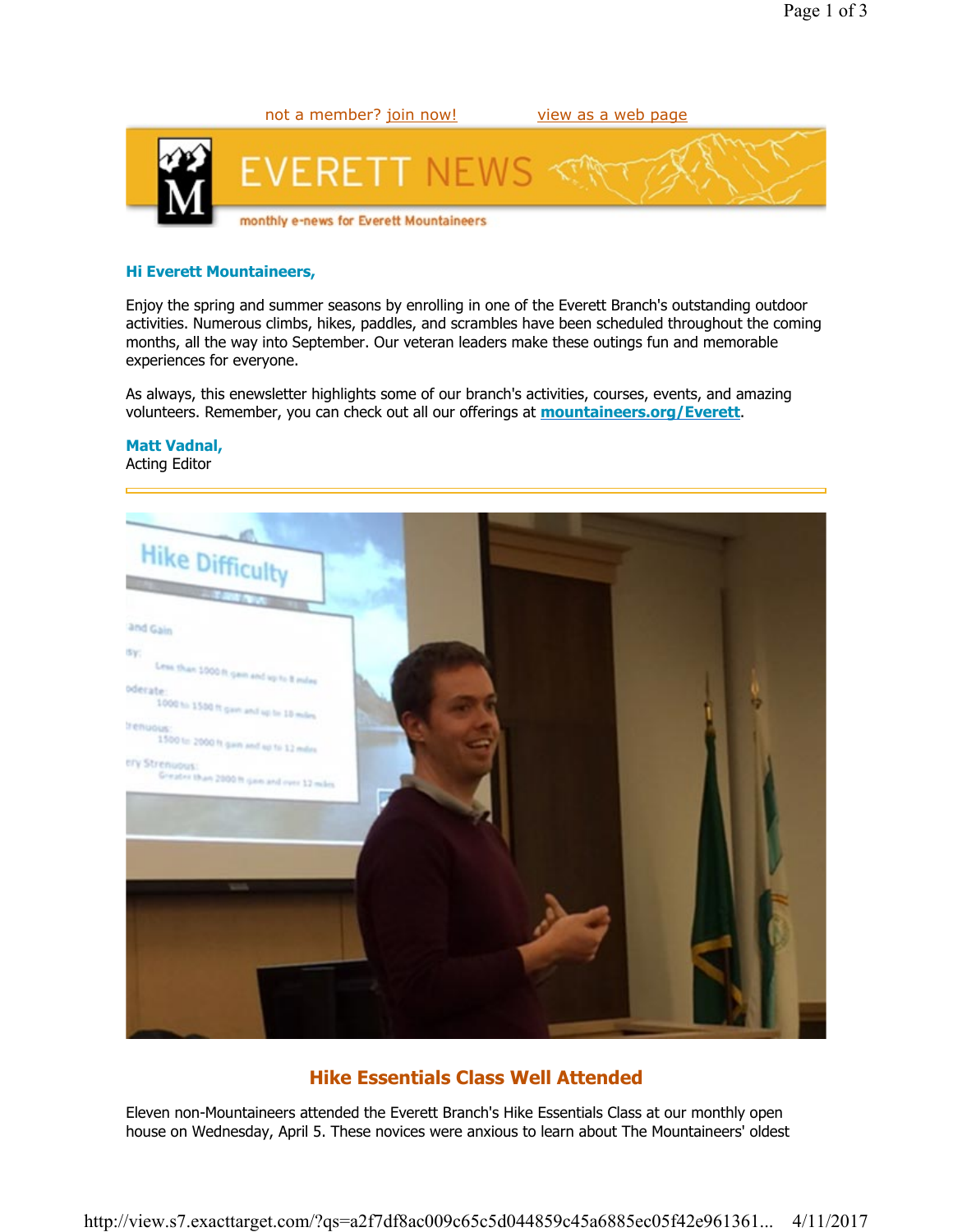activity. The very first activity for the newly formed Mountaineers was a hike through Fort Lawton (today's Discovery Park) in February, 1907. The Mountaineers' "100 Year Hike" commemorated that event on February 18, 2007, when members followed the same route garbed in early-1900s hiking attire, including long skirts for women and suits for men.

The following instructors from the Everett Branch Hiking Committee presented to the attendees: Ed Andrews - 10 Essentials, Louie Coglas - Navigation, and Sherri Engvall - Leave No Trace. Nic Tormohien, the Hiking Committee's New Chair, covered clothing, footwear, and how to sign up for hikes on The **Mountaineer website**. After the presentations, the instructors fielded the attendees questions about hiking and the branch's hiking program.



### Learn to Instruct and Lead

Attend these events so you can serve as an Assistant Instructor and share your love for a Mountaineer activity with others. With additional experience and mentoring, you can become an activity leader.

#### Ice Ax Refresher - Stevens Pass Ski Area | Apr 15

A half-day workshop, primarily for individuals instructing at the Everett Scrambling Snow Field Trip. Climbing and scrambling graduates from all branches are also invited to attend. This is a great way to sharpen and maintain your skills, help others, and give back to The Mountaineers.

#### Scrambling Trip Leader Orientation - Snohomish County PUD | Apr 18

Have you developed your mountaineering skills and experience to the point where you'd like to plan and lead alpine scrambling trips? If you have, this two hour orientation is for you. Step up and accept a challenging and rewarding new role in The Mountaineers. Topics include good leadership characteristics, trip leader skills, leadership styles, time management, teamwork, risk assessment and problem-solving discussions. The orientation is open to Scrambling and Basic Climbing graduates as well as current leaders.

### Upcoming Events